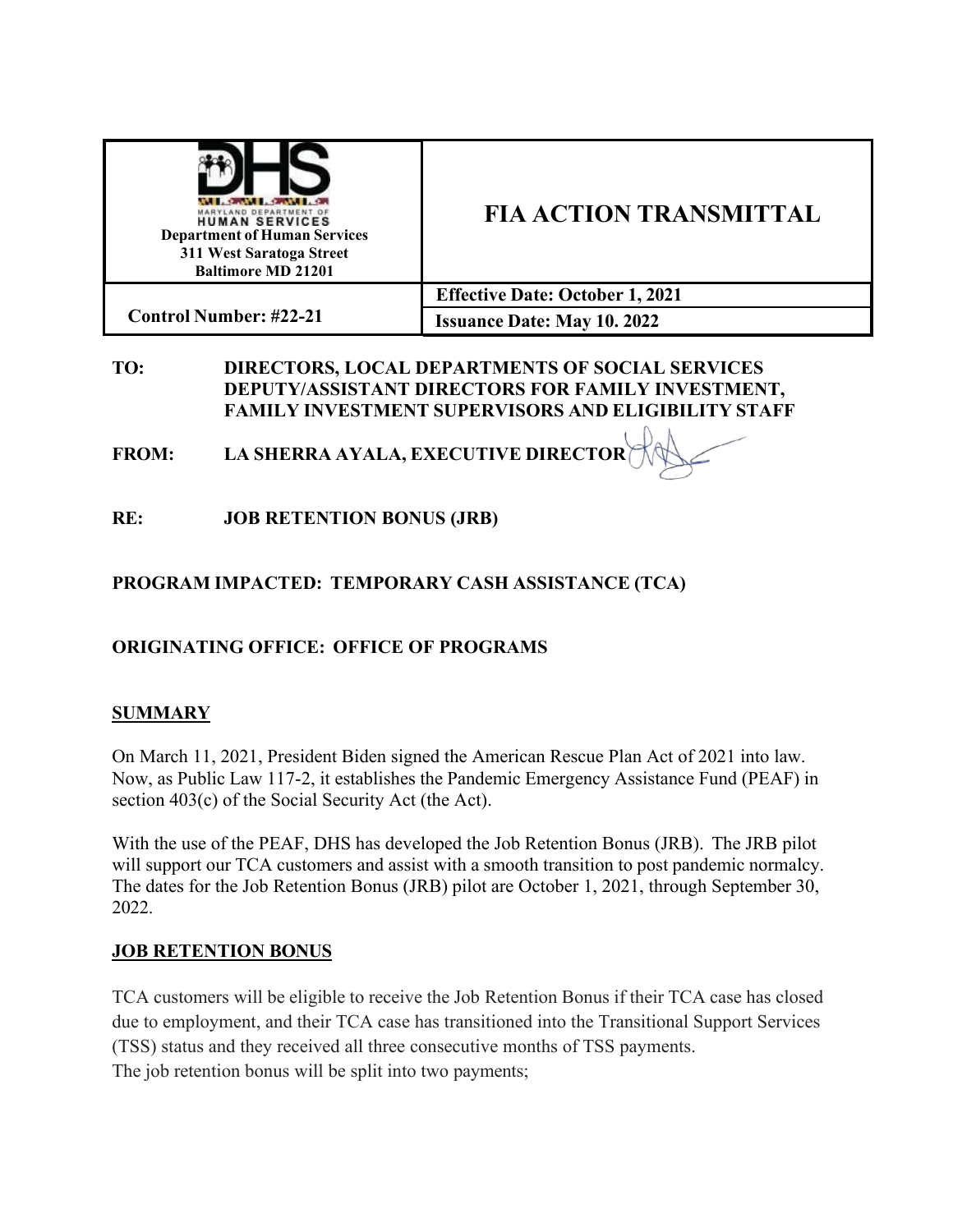- The first payment will be issued after the customer has received 3 months of the TSS payments. When the customer is still employed at month 4 the bonus will be issued in the amount of \$350.
- When the customer is still employed at month 6, the second payment will be issued in the amount of \$400**.**

Note: Customers who became employed effective October 1, 2021, and are still working, are eligible to receive the job retention bonus. **The JRB pilot will end September 30, 2022.**

Additional language has been added to TCA income overscale case closure notice to inform customers about the potential for receiving the JRB. The notice will state:

"You may be eligible to receive a job retention bonus when you keep your job for a total of 6 months. If you are determined eligible, the job retention bonus will be split into two payments. The first payment will be \$350 when you remain employed for four months. The second payment will be \$400 when you remain employed for six months. Contact your local department of social services for more information."

The E&E system will automatically generate a notice to the customer when they reach month two of TSS. The notice will inform the customer of their potential eligibility to receive the JRB and it will state:

"You can receive a Job Retention Bonus when you continue to be employed. You may be asked to verify your employment for you to get the Job Retention Bonus. You could qualify for an additional \$350 payment in (appropriate month will be inserted), and an additional payment of \$400 in (appropriate month will be inserted) as long as you are still employed. If you begin to receive cash assistance again, you will not be eligible for this Job Retention Bonus. This Job Retention Bonus will not reduce your SNAP benefits."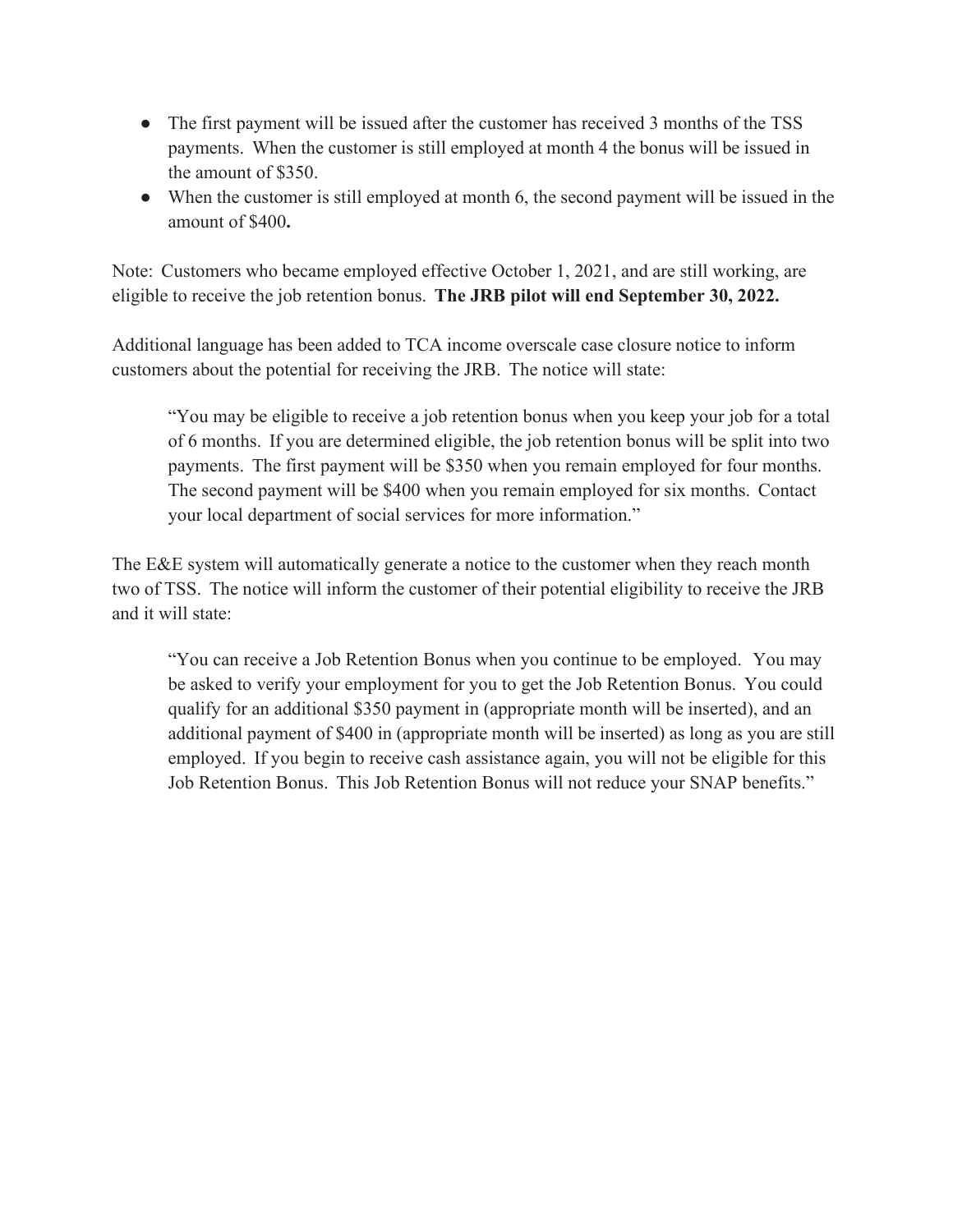#### **REQUIRED ACTIONS:**

○ TSS/Job Retention-Verify Employment work item will be created on the 1st business day of the 4th month and 1st business day of the 6th month.

| $\alpha$<br>Go to Cate           | Application Process - Case Management - Benefit Issuance Benefit Recovery Interfaces - Help & △□S ★ 命 ■ View Deleted Member(s) |                           |                       |                                                |                              |
|----------------------------------|--------------------------------------------------------------------------------------------------------------------------------|---------------------------|-----------------------|------------------------------------------------|------------------------------|
| Change Reporting: Case Home      | HOH J                                                                                                                          |                           | Case ID: 1            | Programs: CASH SNAP :<br>Status: Open          |                              |
| <b>Eligibility Determination</b> | Case Home                                                                                                                      |                           |                       |                                                | ē<br>Actions +               |
| Case Home                        |                                                                                                                                |                           |                       |                                                |                              |
| Member Details                   |                                                                                                                                | Pending Work Items        |                       | Additional Information                         | <b>Case Transfer</b>         |
| Relationship                     | Type<br>Subtype                                                                                                                | Assigned To               | IRN:<br>Action        | Facility.                                      | District:<br>Worker          |
| Contact Information              |                                                                                                                                |                           |                       | Interpreter: No                                | Transfer                     |
| Citizenship Details              | <b>SS/Job Retention</b><br>Case Alerts<br>lenty Employmen                                                                      |                           | $\Box$                | Penalty Period:                                |                              |
| Member Verification              |                                                                                                                                |                           |                       | HOH PIN No.<br>Redetermination Due Date:       |                              |
| Authorized Representative        | items per page 5                                                                                                               | $\pi$<br>$1 - 1011$<br>1< | $\mathcal{R}$<br>> 21 | SNAP 07/31/2022                                |                              |
| Program Request                  |                                                                                                                                |                           |                       | Cash Assistance 12/31/2022                     |                              |
| Individual Details               |                                                                                                                                |                           |                       |                                                |                              |
| <b>Education Details</b>         |                                                                                                                                |                           |                       |                                                |                              |
| Health & Disability              |                                                                                                                                |                           |                       | <b>Head of Household Information</b>           |                              |
| Pregnancy Information            |                                                                                                                                |                           |                       |                                                |                              |
| Assets                           | Name                                                                                                                           | Relationship              | Preferred Language    | Residential Address                            | <b>Phone Number</b><br>Email |
| <b>Q</b> Additional Info         |                                                                                                                                | HOH                       | English               | <b>Malling Address</b>                         | N/A<br>N/A                   |
| △ Eligibility Review             |                                                                                                                                |                           |                       | Mailing address is same as residential address |                              |
| Works                            |                                                                                                                                |                           |                       |                                                |                              |
| Client Correspondence            |                                                                                                                                |                           |                       |                                                |                              |

Due date for the work item will be 10 days.

| <b>WORK ITEM CATEGORIES</b>                      | My Dashboard            |     |            |                              |                    |                                     |                      |                               |                                                                    | ۵ |  |
|--------------------------------------------------|-------------------------|-----|------------|------------------------------|--------------------|-------------------------------------|----------------------|-------------------------------|--------------------------------------------------------------------|---|--|
| <b>APPLICATIONS</b>                              | Online Reported Changes |     |            | Worker Entered Changes       |                    |                                     |                      |                               |                                                                    | Ξ |  |
| <b>REDETERMINATIONS</b>                          | <b>CASE ID</b>          |     |            | <b>TYPE SUBTYPE HOH NAME</b> | <b>CREATE DATE</b> | <b>DESCRIPTION</b>                  |                      | <b>DUE DATE DISPOSE ALERT</b> | <b>ACTION</b>                                                      |   |  |
| <b>CHANGES &amp; ALERTS</b>                      | 317184013               | CA. | <b>WCA</b> |                              | 03/01/2022         | Test                                | 03/31/2022           | Ξ                             | $\circ$                                                            |   |  |
| <b>CASE REVIEW</b><br><b>SCHEDULED INTERVIEW</b> | 317184013               | CA  | <b>WCA</b> |                              | 03/01/2022         | <b>Test Test</b>                    | 03/31/2022           | Ξ                             | $\circ$                                                            |   |  |
| <b>MBR FORMS</b>                                 | 317184757               | CA  | <b>JRB</b> |                              | 06/01/2022         | TSS/Job Retention-Verify Employment | 06/11/2022           | $\Xi$                         | $\circ$                                                            |   |  |
|                                                  | 317184636               | CA  | <b>JRB</b> |                              | 06/01/2022         | TSS/Job Retention-Verify Employment | 06/11/2022           | $\Xi$                         | $\bullet$                                                          |   |  |
|                                                  | 317184169               | CA: | <b>JRB</b> |                              | 06/01/2022         | TSS/Job Retention-Verify Employment | 07/09/2022           | Ξ                             | $\circ$                                                            |   |  |
|                                                  |                         |     |            |                              |                    |                                     | items per page. 10 - | $1 - 5$ of 5                  | $\begin{array}{ccccccccc}\n1 & 1 & 1 & 1 & 1 & 1 & 1\n\end{array}$ |   |  |
|                                                  |                         |     |            |                              |                    |                                     |                      |                               |                                                                    |   |  |

TCA Retention Job Details are displayed on the Individual program screen (It's displayed under Additional info Tab).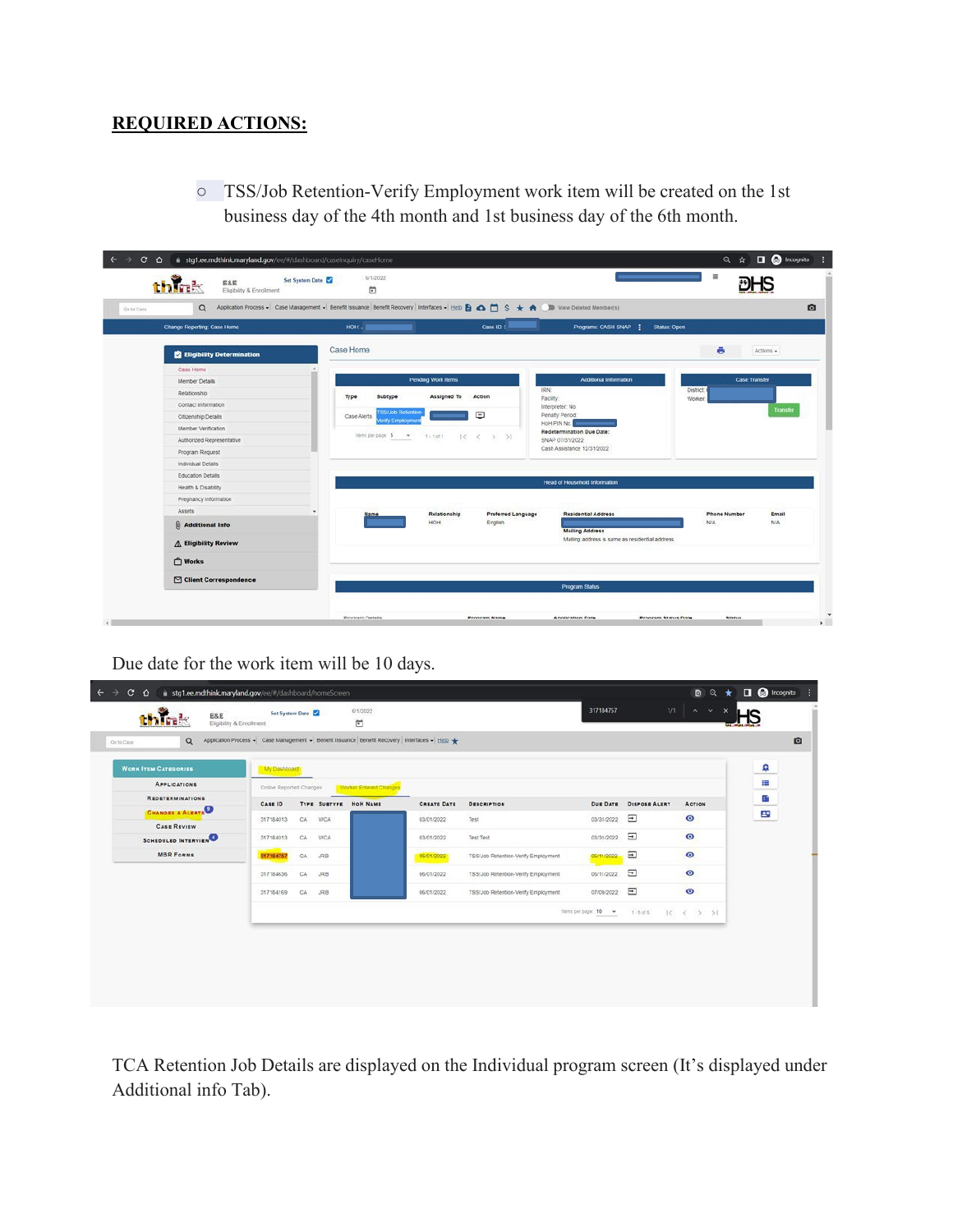|                                  |                                                                                                                                      |                            |                                       |                                                                                    | <b>DHS</b> |
|----------------------------------|--------------------------------------------------------------------------------------------------------------------------------------|----------------------------|---------------------------------------|------------------------------------------------------------------------------------|------------|
|                                  | Q Application Process - Case Management - Benefit Issuance Benefit Recovery   Interfaces - Histo 图 △ 图 S ★ 曲 图 Waw Deteted Member(s) |                            |                                       |                                                                                    |            |
| Change Reporting: Case Home      | <b>HOH:</b>                                                                                                                          | Case ID: 3                 | Programs: CASH SNAP  <br>Status: Open |                                                                                    |            |
| <b>Eligibility Determination</b> | Individual Programs                                                                                                                  |                            |                                       | e                                                                                  |            |
| <b>Il Additional Info</b>        | Member                                                                                                                               | <b>Choose Martier #</b>    |                                       |                                                                                    |            |
| <b>ABAIND</b>                    |                                                                                                                                      |                            |                                       | $\tau$                                                                             |            |
| Appeal                           |                                                                                                                                      |                            |                                       |                                                                                    |            |
| Archival Data                    |                                                                                                                                      |                            |                                       |                                                                                    |            |
| Audit Trail                      | EIDICS DETAILS:                                                                                                                      |                            |                                       | <b>O</b> ASSEDICE Details                                                          |            |
| Case Documents                   |                                                                                                                                      |                            |                                       |                                                                                    |            |
| Citizenship Sponsorship          | <b>EIDICS Start Date</b>                                                                                                             | <b>EIDICS End Date</b>     | <b>EIDICS Payment Status</b>          | <b>EIDICS</b> Type                                                                 | Actions    |
| Individual Programs              |                                                                                                                                      |                            |                                       |                                                                                    |            |
| Medicare                         |                                                                                                                                      |                            |                                       | temperate $\mathbf{S} = \mathbf{P}$ . Let $\mathbf{C} = \{C_1, C_2, \ldots, C_m\}$ |            |
| Non-Compliance                   |                                                                                                                                      |                            |                                       |                                                                                    |            |
| Roomer & Boarder                 |                                                                                                                                      |                            |                                       |                                                                                    |            |
| Sanctions/Disqualifications      | <b>TCA Retention Job Details</b>                                                                                                     |                            |                                       |                                                                                    |            |
| Spousal Resource                 |                                                                                                                                      |                            |                                       |                                                                                    |            |
| Tax Information                  | $\check{\phantom{a}}$<br>End Date<br># Begin Date                                                                                    | 4th Month Job Verification | 6th Month Job Verification            | Program Code                                                                       | Actions    |
| A Eligibility Review             |                                                                                                                                      |                            |                                       |                                                                                    |            |
| Works                            | 1 03/01/2022<br>09/30/2022                                                                                                           | Yes                        | No                                    | Cash Assistance                                                                    | ╭          |
| Client Correspondence            |                                                                                                                                      |                            |                                       | Newpersies 6 = 0.00 (C C D D)                                                      |            |

- Case managers must verify employment information that is currently in our system by using the Work Number (TWN), BEACON, or ECM for submission of pay stubs and/or employment documentation, and/or collateral contact with the employer directly.
	- Case manager will answer yes to "4th Month Job Verification".
	- Case manager will run eligibility and confirm benefits.
	- Once eligibility is run, the alert will automatically be disposed of, and the system will issue the job retention bonus of \$350.
	- If the case manager answers no to "4th Month Job Verification," the job retention bonus will not be issued, and the alert will be dispositioned.
	- Repeat the same steps above for the 6th month.
	- Narrate all actions taken in E&E.
- The E&E system has reinstated TSS cases that closed in January, February, and March of 2022. The TSS cases are being reinstated only if the household received all three consecutive monthly TSS payments. The reinstatement of the TSS cases is to ensure all customers who are potentially eligible for the JRB will receive it.
	- Case managers will receive the same TSS/Job Retention-Verify Employment work item for TSS cases that closed in January, February, and March 2022.
	- Employment must be verified and the JRB will be issued for months 5 and 7.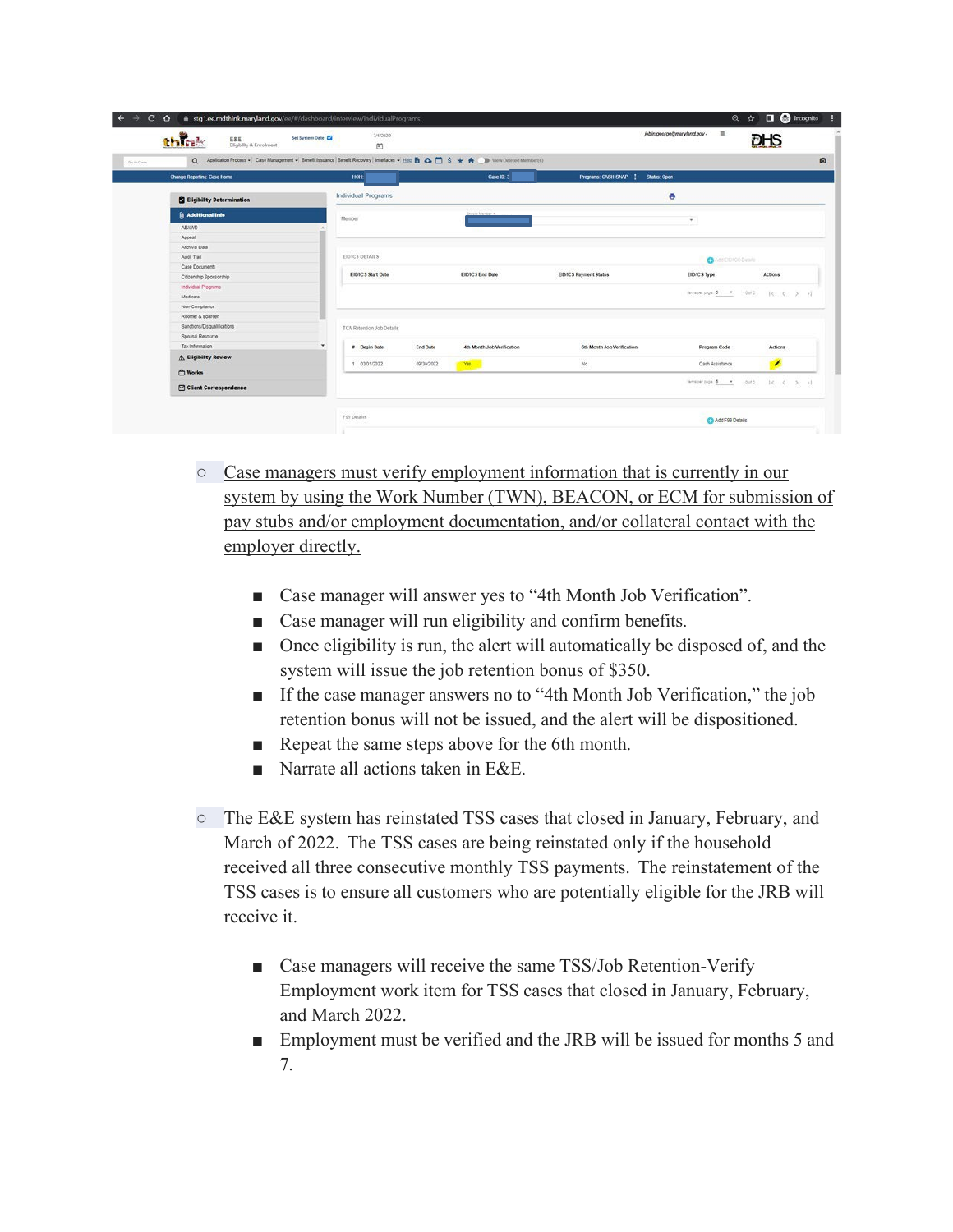- If the employment is being verified before 6 full months of retained employment the case manager will answer only the "4th Month Job Verification" alert.
- If the employment is being verified after 6 full months of retained employment the case manager will answer both the "4th Month Job Verification" alert and the 6th Month Job Verification" alert.
- Case manager will run eligibility and confirm benefits.
- Narrate all actions taken in E&E.

NOTE: No changes have been made to the TSS program. TSS is still three consecutive months after the TCA case has closed with income overscale. In order to administer the JRB on closed cases the TSS was extended to accommodate issuing the bonus.

**Example**: TCA customer's case closes in November 2021 for income overscale. TSS begins in the month of December 2021. Customer receives TSS for December 2021, January 2022, and February 2022. (This is considered a retroactive case and the E&E system reinstated this case to allow for the JRB to be issued if the customer is eligible).

Case manager will receive the TSS/Job Retention-Verify Employment alert in March 2022 for "4th Month Job Verification.". Case manager will verify employment. If the customer is still employed the case manager will respond "yes" to the "4th Month Job Verification" alert. After the case manager runs eligibility and confirms benefits, the \$350 JRB will be issued to the customer in March 2022. The E&E system will identify the TSS 5th month, April 2022 as a \$0 benefit. The "6th Month Job Verification" will remain as "No." In May 2022 the case manager will receive the TSS/Job Retention-Verify Employment alert for the "6th Month Job Verification". If the customer is still employed the case manager will respond "yes" to the "6th Month Job Verification" alert. After the case manager runs eligibility and confirms benefits the \$400 JRB will be issued to the customer in May 2022. Behind the scenes the E&E system will identify the TSS 7th month, June 2022 as a \$0 benefit. Customer has received both the 4th and 6th month JRB, and the system will officially close the case in the 7th month.

## I**NQUIRIES:**

Please direct policy questions to FIA Policy by completing the FIA Policy [Information](https://kb.dhs.maryland.gov/family-investment-administration/contact-us-with-your-fia-program-eligibility-policy-question/) Request [Form](https://kb.dhs.maryland.gov/family-investment-administration/contact-us-with-your-fia-program-eligibility-policy-question/) found on Knowledge Base or via email at [fia.policy@maryland.gov f](mailto:fia.policy@maryland.gov)or Montgomery County only.

For systems questions, please email [fia.bsdm@maryland.gov.](mailto:fia.bsdm@maryland.gov)